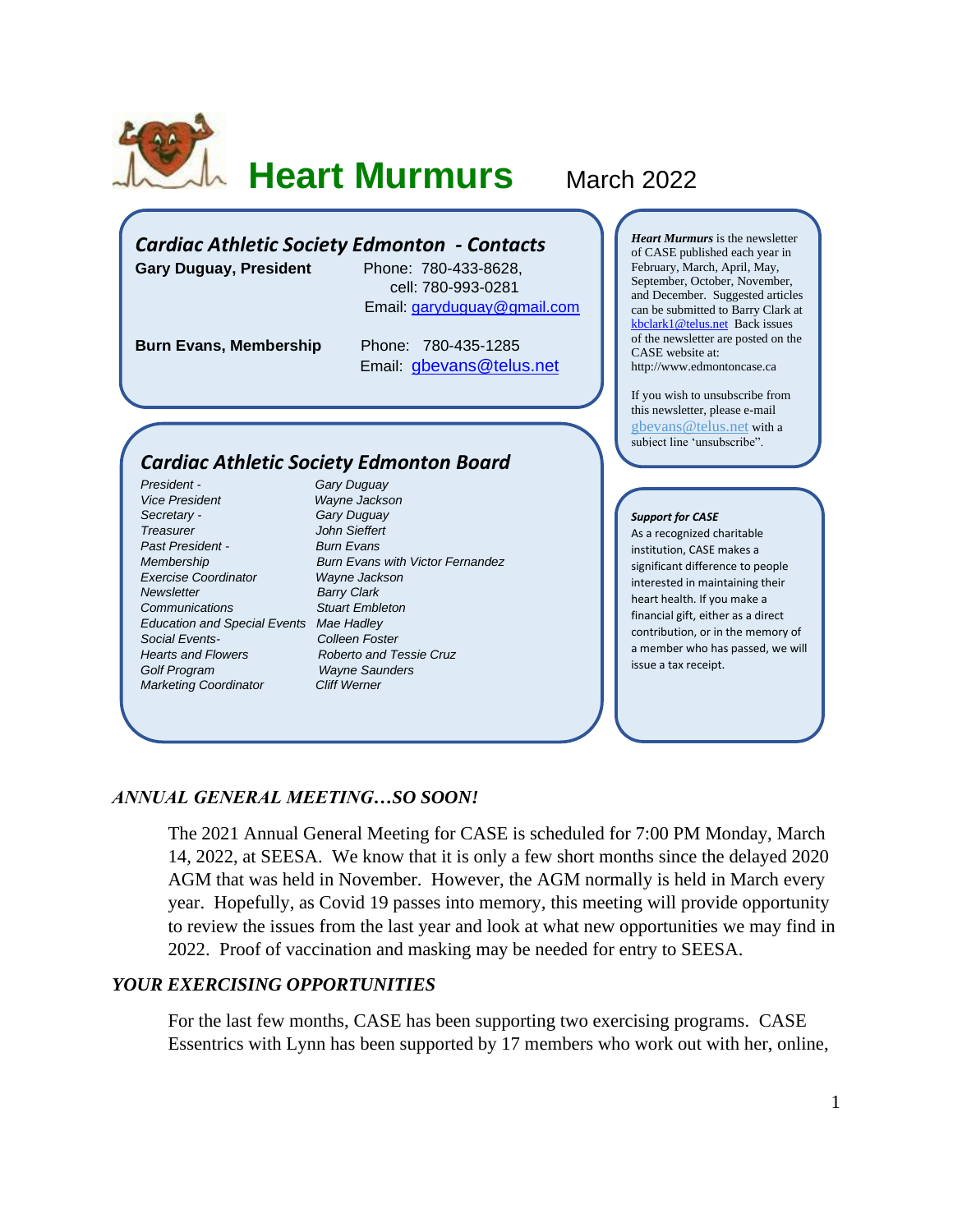two or three days a week. This has been a very popular program that has run for the last two years.

Our 'traditional' cardiac exercise program at Terwillegar restarted in January and provides a more heart focussed program of exercises. About 5 members are usually in attendance and have been enjoying this program. *'Healthy at Heart'* IS run by the City of Edmonton in support of CASE. As Covid has receded, it is hoped that more members will take part in these sessions held Tuesdays and Thursdays at 11:30 to 12:30.

#### *EDUCATION PROGRAMS TO RESTART*

CASE has provided a regular series of talks on Heart Health related topics in the spring and fall each year. These talks had to be discontinued during the pandemic, but we are now considering restarting these meetings. It takes time and effort to set up the sessions. The organizers would like some ideas as to topics of particular interest to members and whether members would feel comfortable attending these education sessions perhaps starting in May or September. If you would be interested in coming to sessions and/or have ideas as to useful topics or speakers, please contact Mae Hadley at [maehadley@telus.net.](mailto:maehadley@telus.net)

#### *WATCH YOUR BLOOD PRESSURE!*

Over-the-counter drugs can boost blood pressure. If you have high blood pressure, take care when choosing products for treating cold and flu symptoms or pain. Many people head to pharmacies looking for products to ease their sniffles and aches. Remedies for cold, allergy, and sinus problems are the most frequently purchased category of over-thecounter drugs in this country. Pain relievers such as ibuprofen and other nonsteroidal anti-inflammatory drugs (NSAIDs) are also very popular and frequently are found in combination cold and flu medicines. However, some of these products may be risky for people with high blood pressure. Here's some guidance about what to avoid and suggestions for safer alternatives.

*Clearing a stuffy nose:*"The most concerning products are those that contain decongestants, because they constrict or narrow blood vessels, which can raise blood pressure," says Joanne Doyle Petrongolo, a pharmacist at Harvard-affiliated Massachusetts General Hospital. When you have a cold, your body sends extra blood to your nose. The blood vessels and nearby tissues swell, causing congestion or a stuffy nose. But if you take a decongestant, it affects all your blood vessels, not just those in your nose. That's why it's safest to avoid products that contain oxymetazoline (Afrin), pseudoephedrine (Sudafed), and phenylephrine (Suphedrin PE).

However, you can't simply avoid those brand names, as many dozens of other products include those decongestants in their ingredient lists. Many are combination products that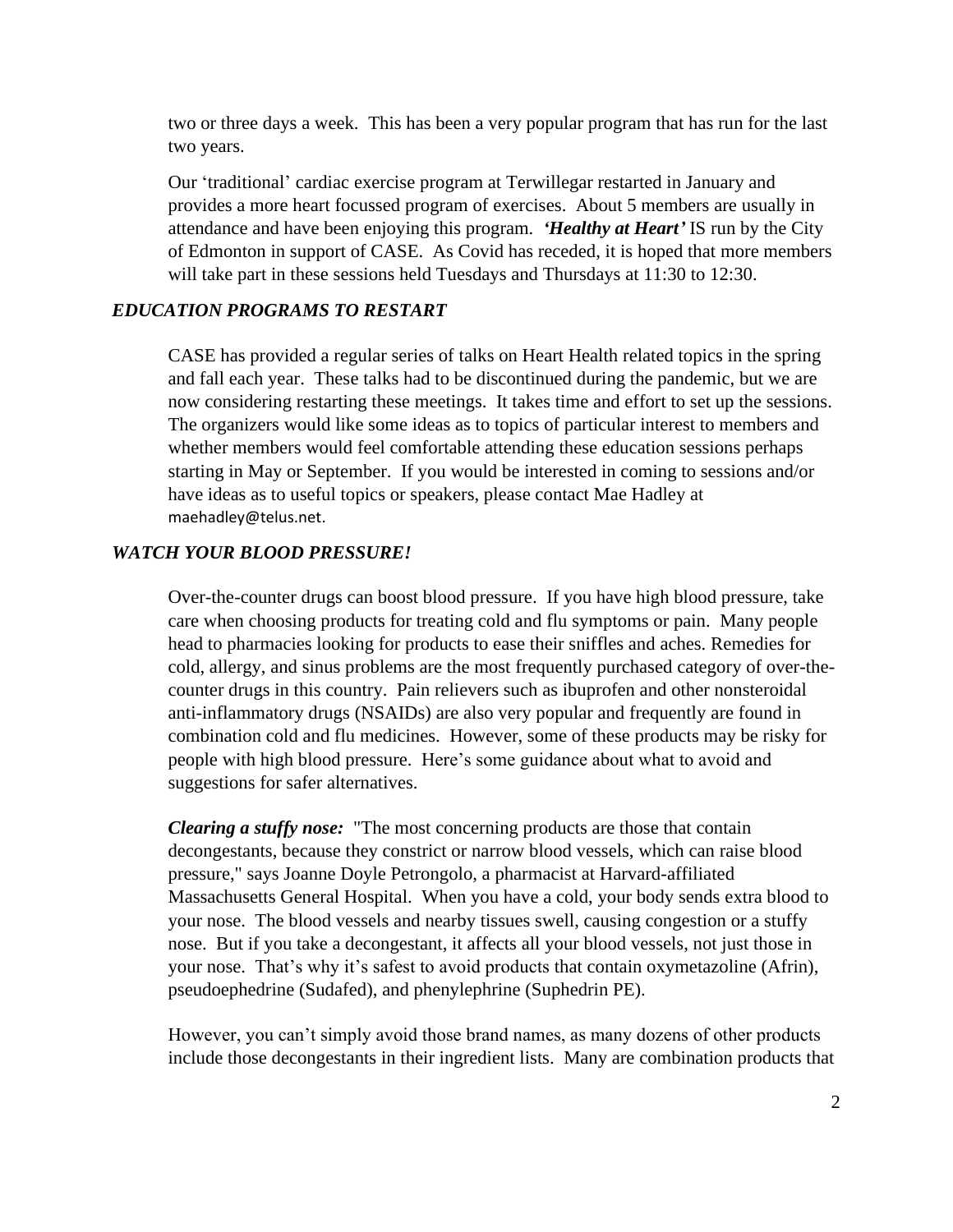contain one or more additional drugs to treat a fever, cough, or sore throat, for example. When you include generic and store brands (which differ among pharmacy chains), there are an overwhelming number of choices. Rather than scrutinizing every label, it is advisable to ask a pharmacist to recommend a product that contains no decongestants and is safe for people with high blood pressure.

Some people find that antihistamines which relieve symptoms such as a runny nose, watery eyes, and sneezing can ease some cold and flu symptoms. Examples include chlorpheniramine (Chlor-Trimeton) and diphenhydramine (Benadryl). While they don't affect blood pressure, older people should be very cautious when taking these medications, since they can cause drowsiness and blurry vision, which increases the risk of falls.

*Relieving aches and pains:* People with high blood pressure should also try to minimize their use of NSAIDs, which include ibuprofen (Advil, Motrin) and naproxen sodium (Aleve, Naprosyn). These drugs, which are metabolized by the kidneys, encourage the body to hold on to salt and water. The resulting extra fluid in the body can raise blood pressure. NSAIDs can also damage blood vessels, causing cardiovascular problems.

Taking NSAIDs for the occasional headache or strained muscle isn't typically a problem. However, some people with aches and pains take them on a routine basis, sometimes more out of habit more than necessity. "If you have pain that's bad enough that you feel the need to take ibuprofen for more than a few days, see your doctor," says Petrongolo. He or she can assess whether you need a prescription-strength pain reliever, she adds, noting that uncontrolled pain can also boost blood pressure.

Acetaminophen (Tylenol) may be a good alternative, although it doesn't have the inflammation-quelling properties of NSAIDs. For people with joint pain from arthritis, another option is diclofenac topical gel (Voltaren Arthritis Pain). Available by prescription in pill form, diclofenac is an NSAID. But the over-the-counter gel formulation is thought to be safer than taking a pill because lower levels of the drug end up in the bloodstream.

Source: Julie [Corliss,](https://www.health.harvard.edu/author/julie-corliss) Executive Editor, *[Harvard Heart Letter](http://www.health.harvard.edu/heart)* Heart Health December 1, 2021 <https://www.health.harvard.edu/heart-health/over-the-counter-drugs-that-can-boost-blood-pressure>

#### *STIMULANTS MAY AFFECT YOUR HEART*

Prescriptions for stimulants have risen sharply over the past two decades. Commonly used to treat attention deficit hyperactivity disorder (ADHD) in children, these drugs include amphetamines (Adderall, Adzenys) and methylphenidate (Ritalin, Concerta). But increasingly, stimulants are being prescribed to older adults to combat conditions such as severe drowsiness, appetite loss and depression. New research suggests they may cause a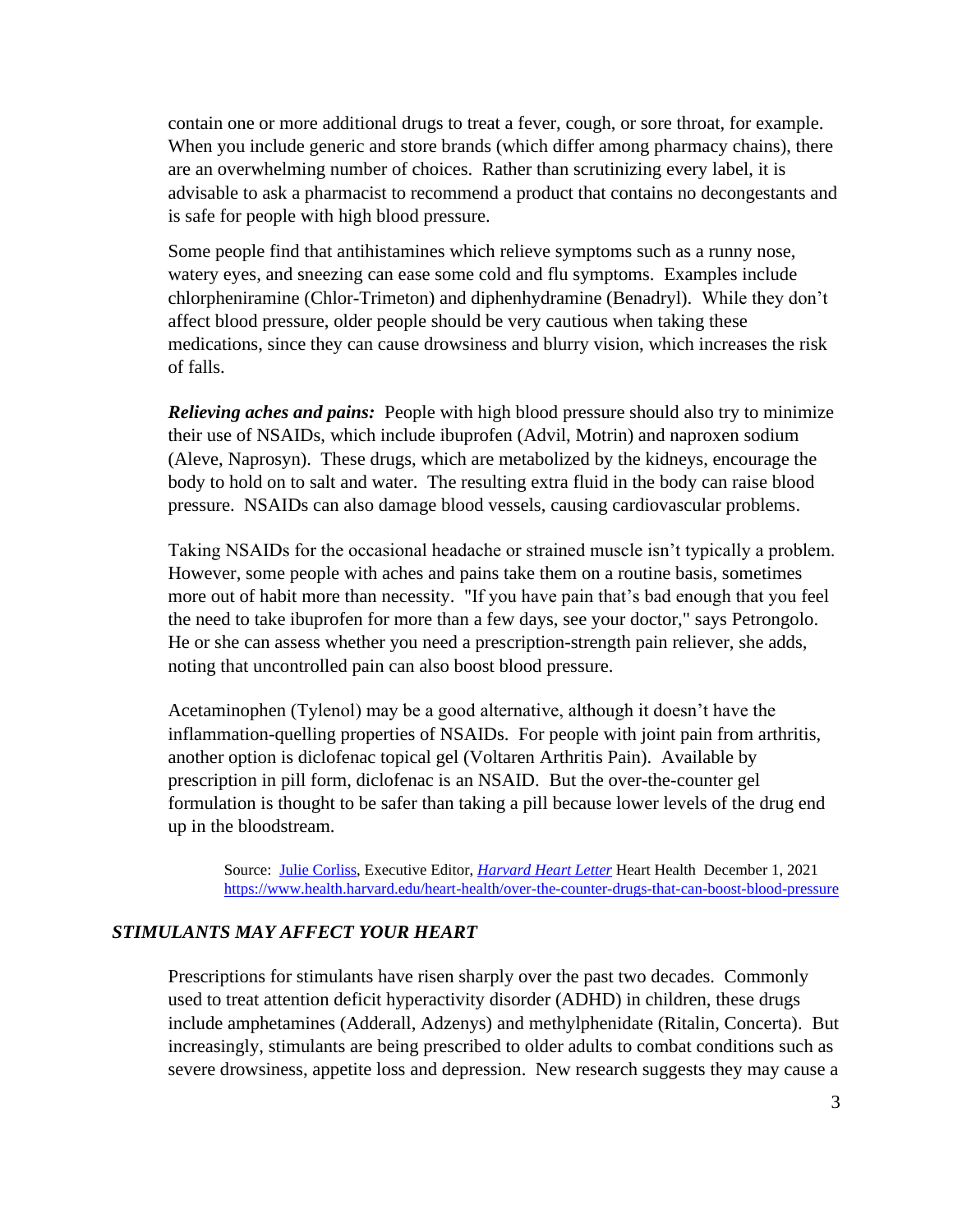short-term spike in the risk of heart attacks, strokes, and heart rhythm disorders (arrhythmias).

The findings make sense, since stimulants cause the heart to beat faster and with greater force, both of which can raise blood pressure, says Dr. Pieter Cohen, an associate professor of medicine at Harvard Medical School and an internist at Harvard-affiliated Cambridge Health Alliance. "These well-known side effects may be more worrisome in older people, who are more vulnerable to heart problems than younger people are," he says.

*Serious heart problems?* The study, published Oct. 25, 2021, in *JAMA Network Open*, included more than 6,400 people ages 66 and older who started a stimulant prescription between 2017 and 2019. Researchers then compared each of them with four adults similar in age and health status who weren't taking a stimulant. On average, stimulant users were 40% more likely to end up in the emergency room or hospital with a serious heart complication within 30 days of starting the drug.

*The bottom line:* If you are over 65, and especially if you have high blood pressure or other risk factors for heart disease, think twice before taking a prescription stimulant, he recommends even though, as prescription drugs these will have undergone a robust approval process. However, that is not the case with dietary supplements. It's fine to take a supplement if you're trying to rep. ish a specific vitamin or mineral, says Dr. Cohen. "But I would definitely stay away from any supplement that promises a near-term health benefit such as weight loss, muscle building, or memory enhancement," he says.

Source: [Julie Corliss,](https://www.health.harvard.edu/author/julie-corliss) Executive Editor, *[Harvard Heart Letter](http://www.health.harvard.edu/heart)* Heart Health .February 1, 2022 https://www.health.harvard.edu/heart-health/how-stimulants-may-affect-your-heart